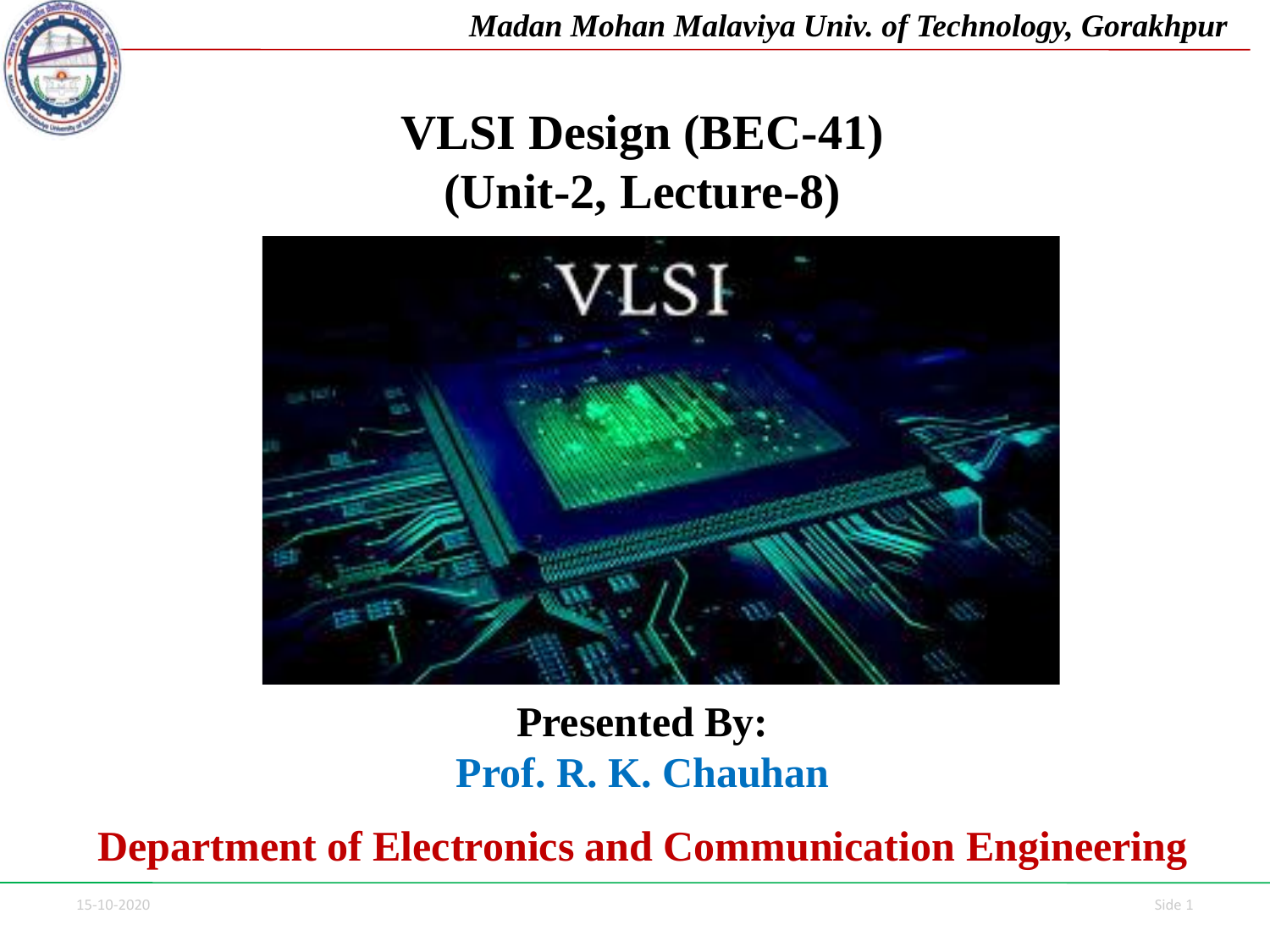

### **Different Logic Families**

#### **Static CMOS Design**

- Complementary CMOS
- Ratioed Logic
- Pass-Transistor Logic

#### **Dynamic CMOS Design**

- Domino logic
- NORA logic
- Zipper CMOS Circuits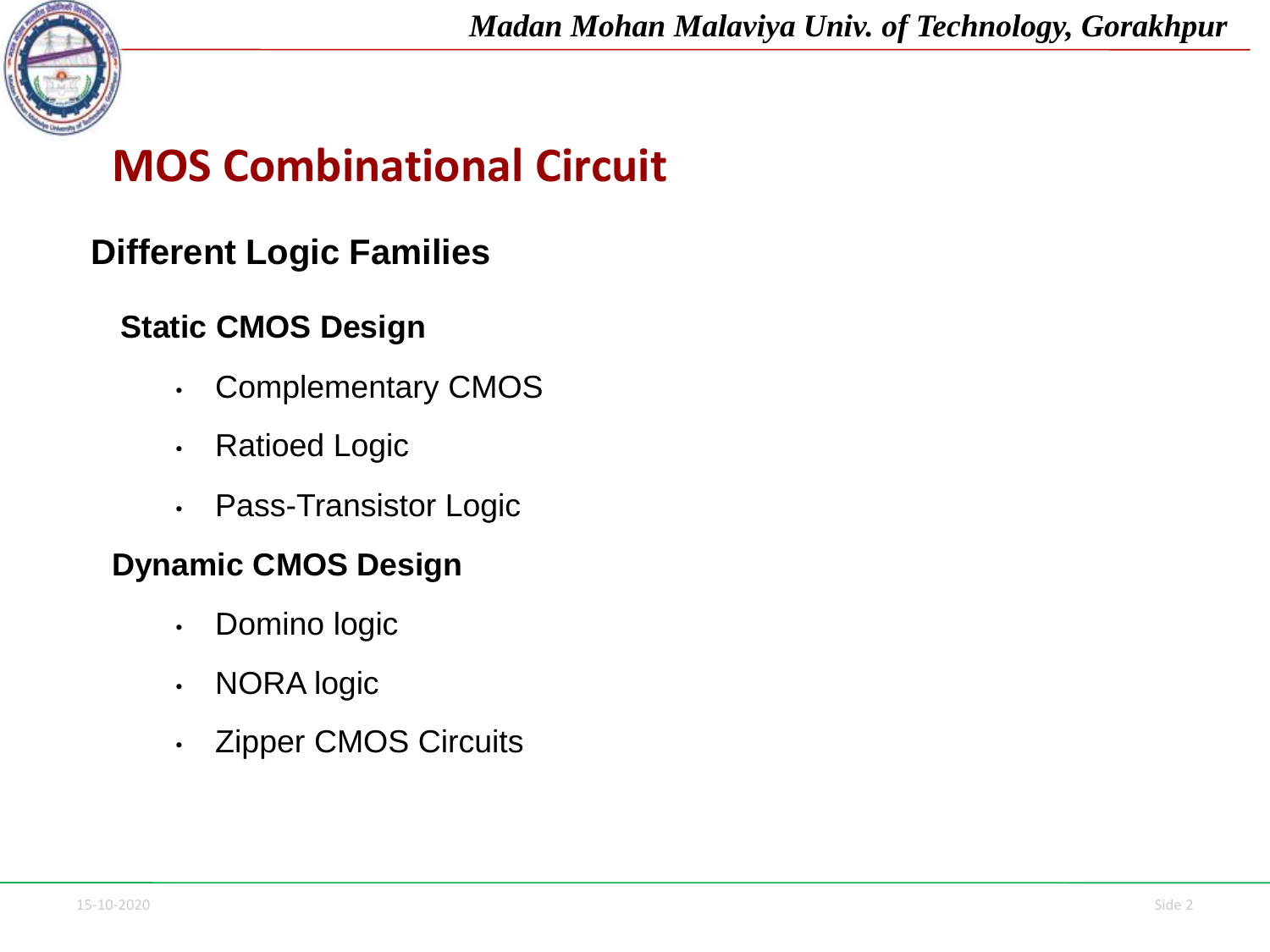

### **Complementary CMOS**

- The complementary CMOS circuit style falls under a broad class of logic circuits called static circuits in which at every point in time (except during the switching transients), each gate output is connected to either  $V_{DD}$  or  $V_{SS}$  via a low-resistance path.
- Also, the outputs of the gates assume at all times the value of the Boolean function implemented by the circuit (ignoring, once again, the transient effects during switching periods).
- A static CMOS gate is a combination of two networks, called the pull-up network (PUN) and the pull-down network(PDN). The figure shows a generic N input logic gate where all inputs are distributed to both the pullup and pull-down networks.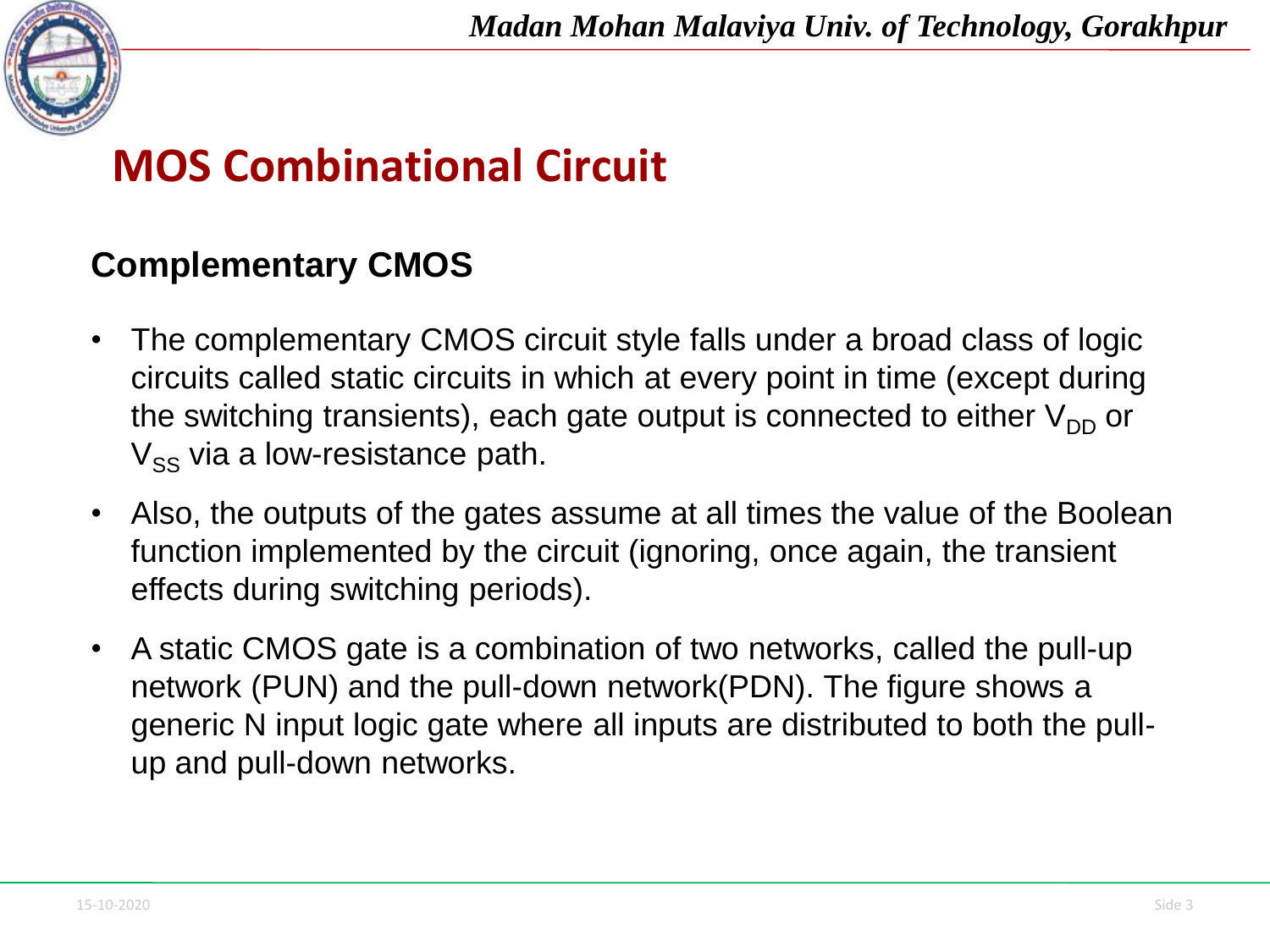

### **Complementary CMOS**



**Fig.** Complementary logic gate as a combination of a PUN (pull-up network) and a PDN (pull-down network)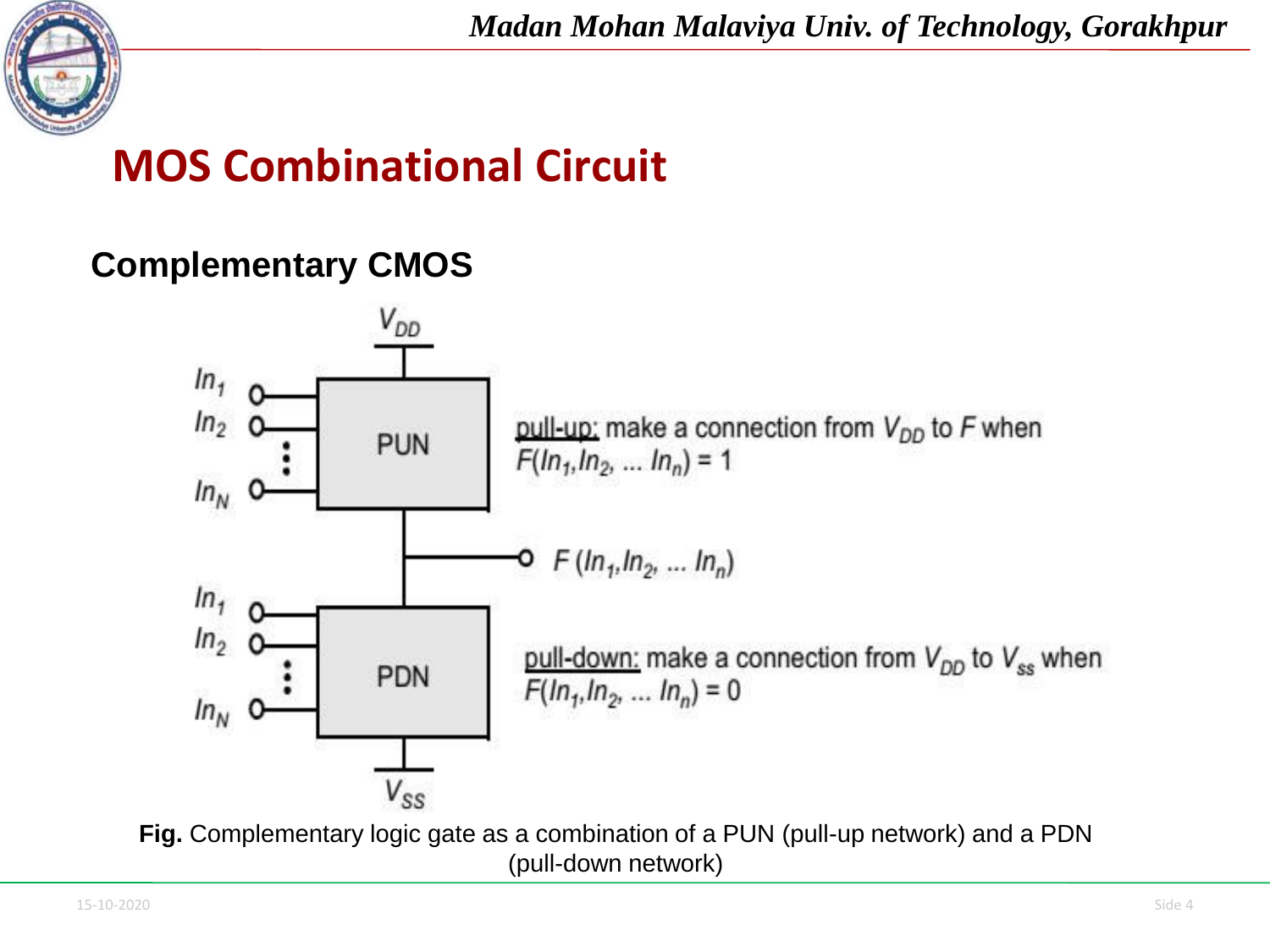

*Madan Mohan Malaviya Univ. of Technology, Gorakhpur*

## **MOS Combinational Circuit**

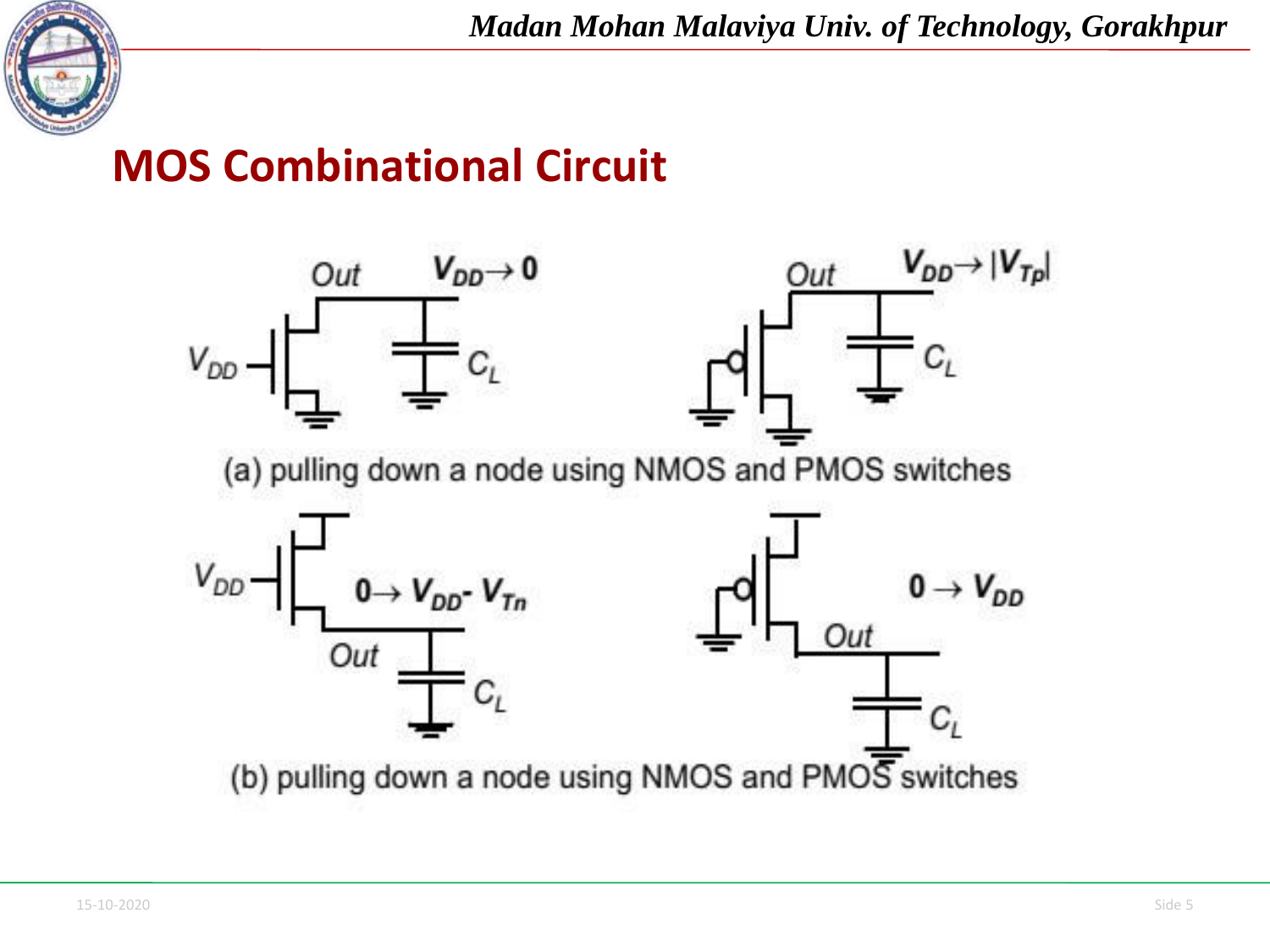

### **Complementary CMOS**

• Consider the following Boolean function as an examples:

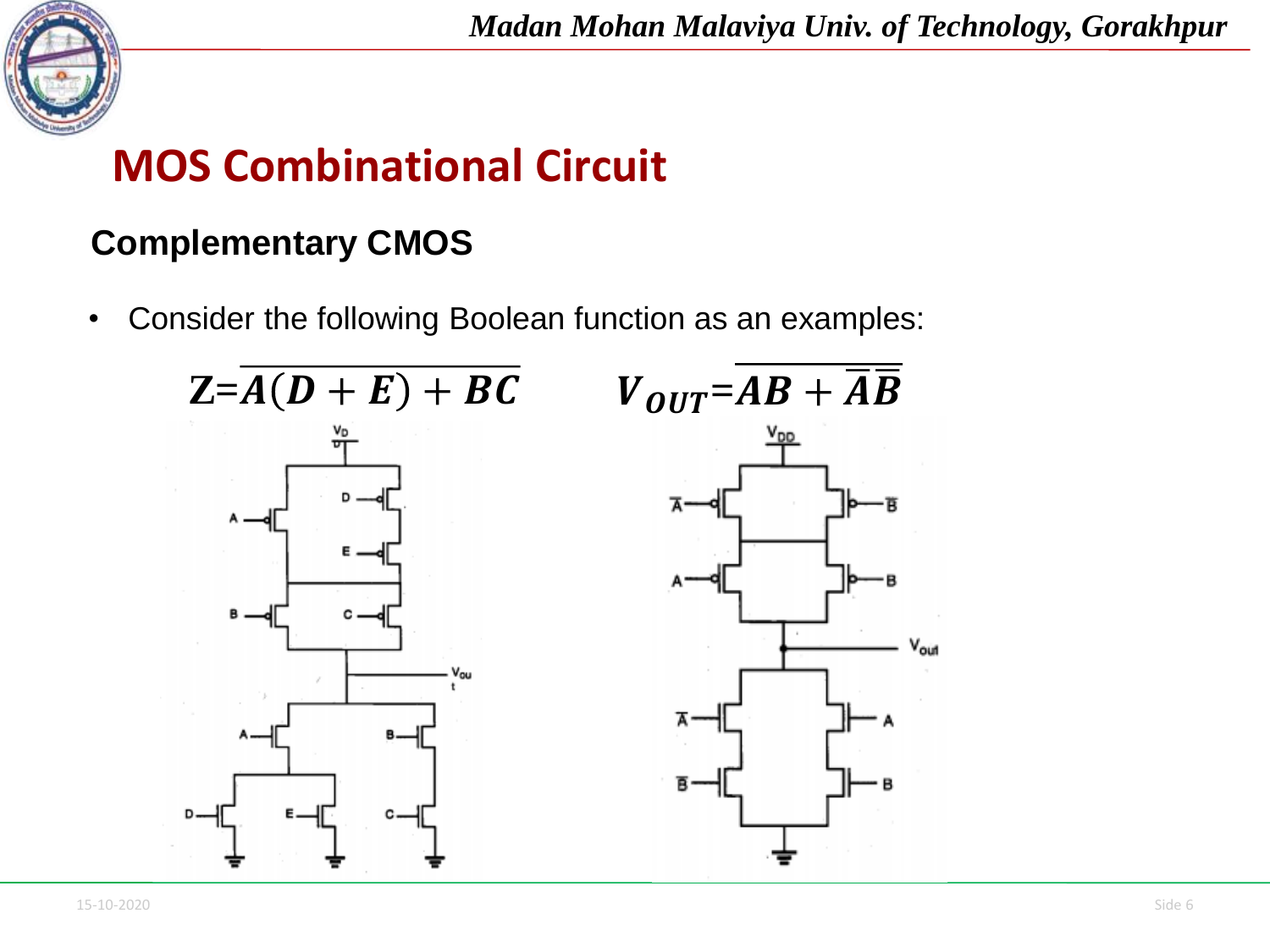

#### **Ratioed Logic**

- Ratioed logic is an attempt to reduce the number of transistors required to implement a given logic function, at the cost of reduced robustness and extra power dissipation.
- The purpose of the PUN in complementary CMOS is to provide a conditional path between VDD and the output when the PDN is turned off.
- In ratioed logic, the entire PUN is replaced with a single unconditional load device that pulls up the output for a high output.
- Instead of a combination of active pull-down and pull-up networks, such a gate consists of an NMOS pull-down network that realizes the logic function, and a simple load device.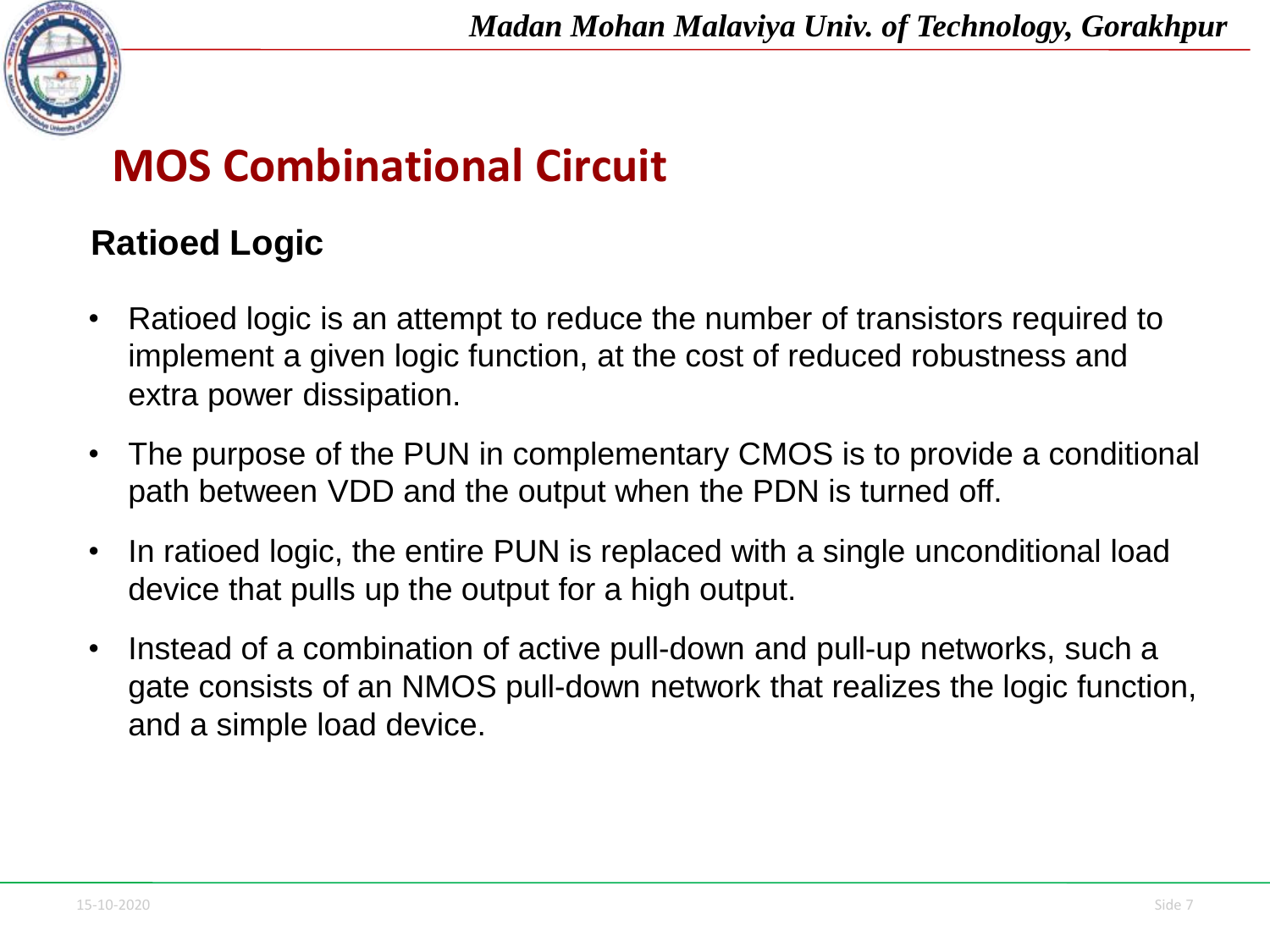

### **Ratioed Logic**



**Fig.** Ratioed logic gate.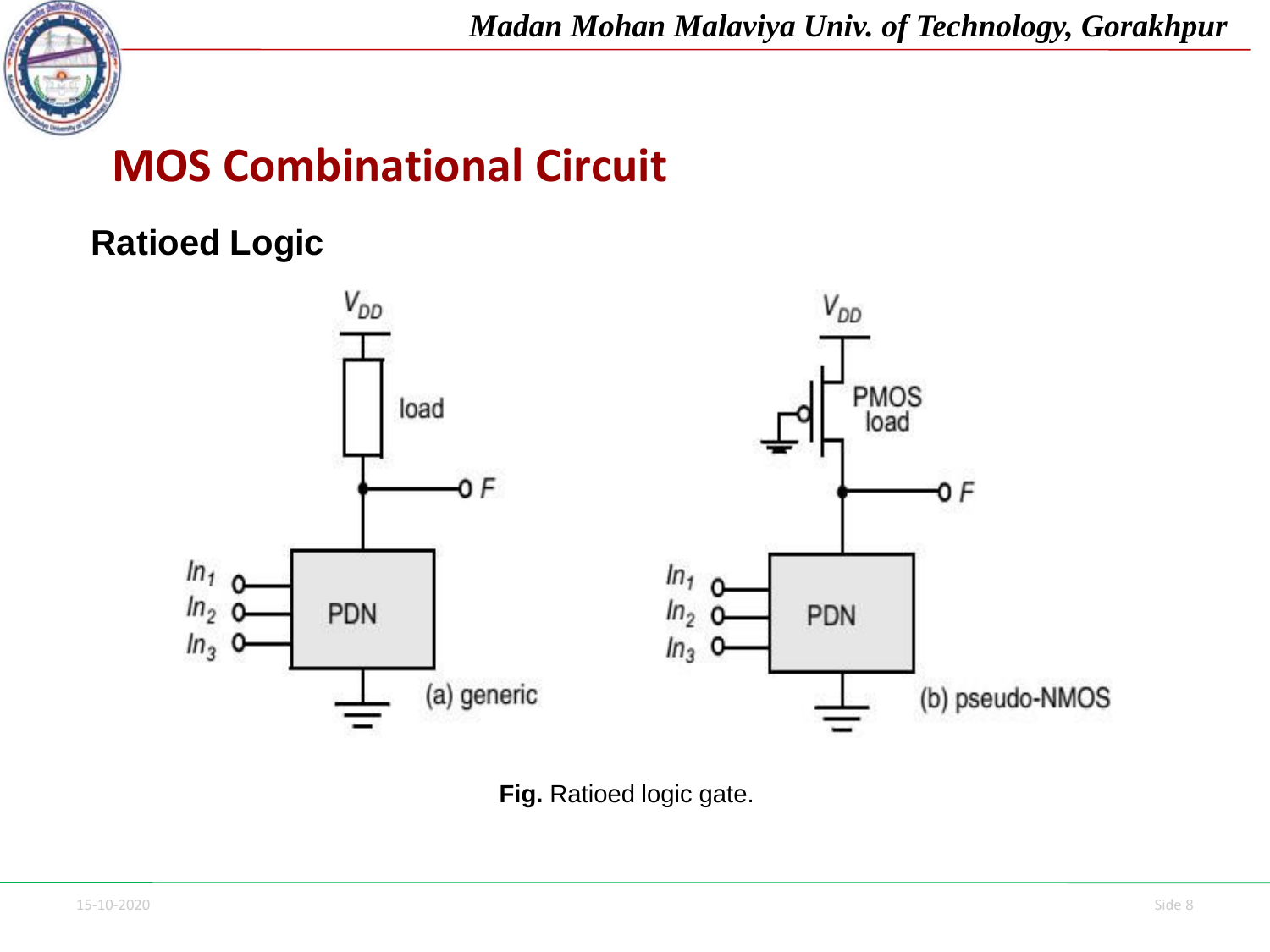

*Madan Mohan Malaviya Univ. of Technology, Gorakhpur*

 $V_{DD}$ 

## **MOS Combinational Circuit**

#### **Ratioed Logic**



**Fig.**. Four-input pseudo-NMOS NOR and NAND gates